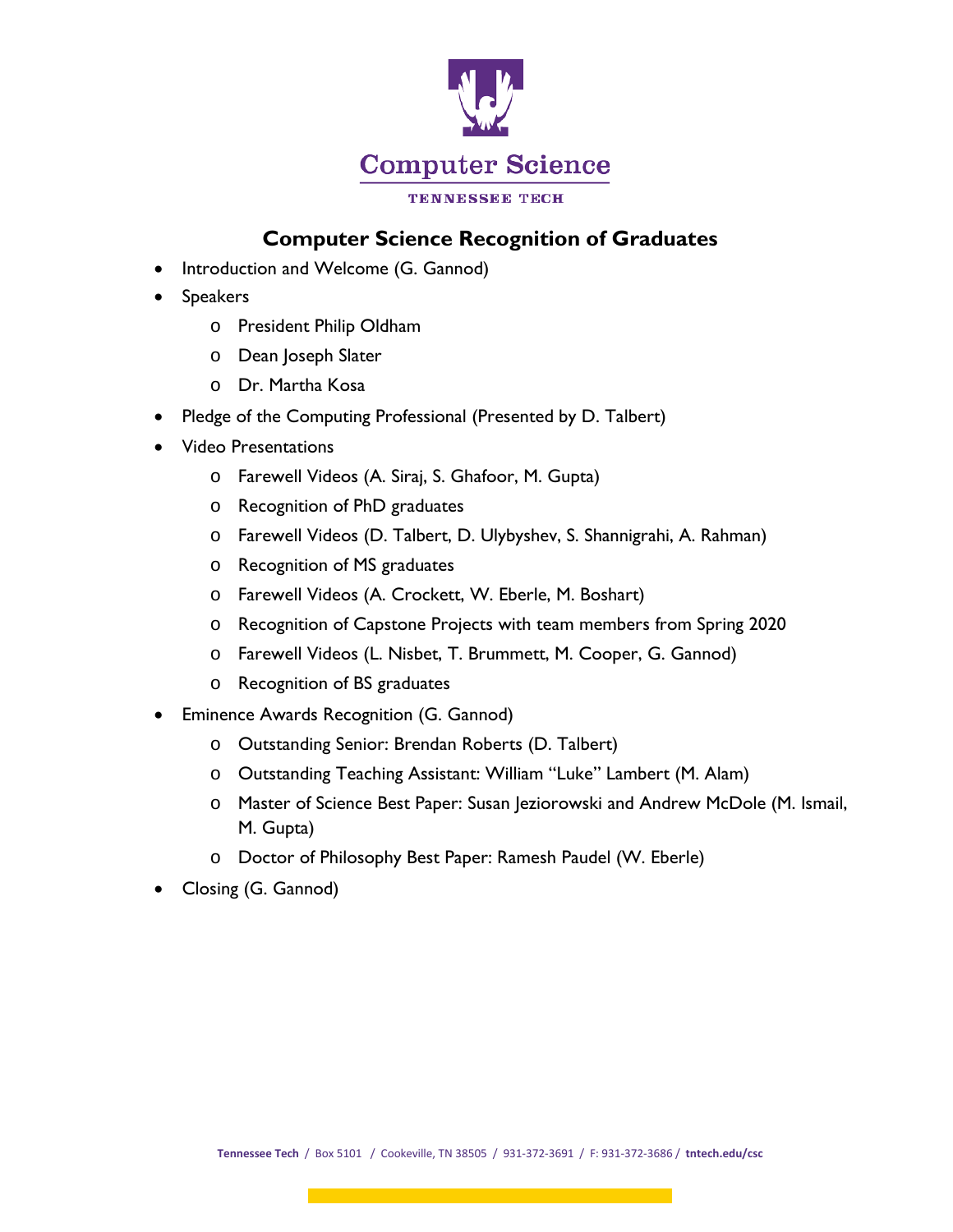## **PhD Graduates**

Sheikh Rabiul Islam *Domain knowledge aided explainable artificial intelligence* Advisors: Sheikh Ghafoor and William Eberle

A H M Jakaria *Formal techniques for automated design of adaptive networked systems based on security and resiliency requirements* Advisor: Ambareen Siraj

Ramesh Paudel *Efficient graph knowledge discovery on graph streams with concept drift* Advisor: William Eberle

## **MS Thesis Graduates**

Susan Jeziorowski *Dark Vendor Profiling* Advisor: Ambareen Siraj

Gustavo Alonso Angeles Davila *Towards Standardization of Internet of Things Message Exchange Format for Intrusion Data Sharing in Heterogeneous Environments*  Advisor: Ambareen Siraj

Andrew Craig *Error Estimation of Interpolated Data in Scada System for Summit Supercomputer Cooling*  Advisor: Sheikh Ghafoor

Steven Smith *Hiding in the Noise: Creation and Detection Analysis of Modern Covert Channels*  Advisor: Ambareen Siraj

Nathan Martindale *Detecting Bias in News Article Content with Machine Learning* Advisor: Douglas Talbert

Moumita Kamal *Never Ending Learner for Malware Analysis* Advisor: Douglas Talbert

## **MS Projects**

Christian Bare Connor Gannon Quentin Johnson